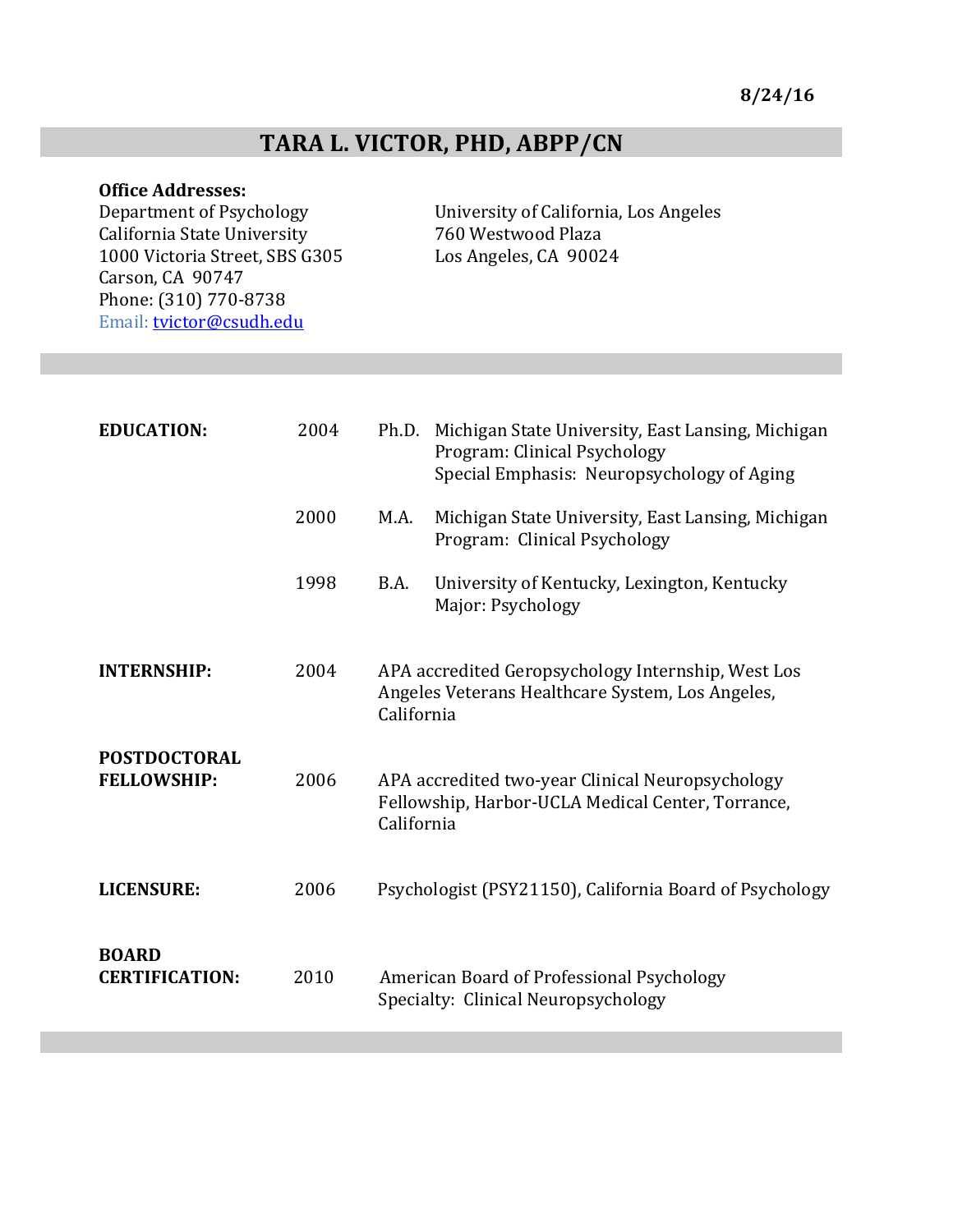# **PROFESSIONAL EXPERIENCE:**

| $08/12$ – present<br>$08/06 - 08/12$                                                          | Associate Professor, tenured<br>Assistant Professor, tenure-track<br>California State University, Dominguez Hills, Department of Psychology                                                                                                                                                                                                                                                                                                             |
|-----------------------------------------------------------------------------------------------|---------------------------------------------------------------------------------------------------------------------------------------------------------------------------------------------------------------------------------------------------------------------------------------------------------------------------------------------------------------------------------------------------------------------------------------------------------|
| $01/14$ – present<br>$07/12 - 12/13$<br>$07/10 - 06/12$<br>$10/08 - 07/10$<br>$07/07 - 10/08$ | <b>Associate Clinical Professor - Voluntary</b><br>Assistant Clinical Professor, Health Sciences Series, Step IV<br>Assistant Clinical Professor, Health Sciences Series, Step III<br>Assistant Clinical Professor, Clinical Compensated Series, Step II<br><b>Visiting Professor</b><br>University of California, Los Angeles, California Semel Institute,<br>Department of Psychiatry and Biobehavioral Sciences, Division of<br>Geriatric Psychiatry |
| $10/11 - 12/12$<br>$06/06 - 09/11$                                                            | Clinical Psychologist (Fee-Basis)<br>Clinical Psychologist GS-13-5<br>West Los Angeles Veterans Affairs Healthcare System, Los Angeles,<br>California. Department of Physical Medicine and Rehabilitation                                                                                                                                                                                                                                               |
| $03/09 - 10/09$                                                                               | Research Scientist III, Brentwood Biomedical Research Institute<br>Los Angeles, California                                                                                                                                                                                                                                                                                                                                                              |
| $09/07$ – present                                                                             | Neuropsychologist in Independent Practice, Los Angeles, California                                                                                                                                                                                                                                                                                                                                                                                      |

# **PROFESSIONAL ACTIVITIES:**

| $2014$ – present | Chair, Voluntary Clinical Faculty Committee, UCLA        |
|------------------|----------------------------------------------------------|
|                  | Division of Geriatric Psychiatry                         |
| $2013$ - present | Ad hoc Reviewer, The Clinical Neuropsychologist          |
| 2011             | Member, Association for Scientific Advancement in        |
|                  | Psychological Injury ad Law                              |
| $2010$ – present | Consulting Editor, Psychological Injury and Law          |
| $2009$ – present | GREX, the West Coast regional affiliate of the A.K. Rice |
|                  | Institute for the Study of Social Systems                |
|                  | Vice-President & Chair, Strategic Planning Committee     |
|                  | (2011 - 2014); Board Member (2010 - present)             |
| $2007$ – present | A.K. Rice Institute for the Study of Social Systems,     |
|                  | Associate                                                |
| $2007$ – present | American Academy of Clinical Neuropsychology, Affiliate  |
|                  | Member                                                   |
| $2006$ – present | California State University, Dominguez Hills             |
|                  | Member, Departmental Subject Pool Committee (2010 -      |
|                  | 2011, 2015 - present)                                    |
|                  | Member, Institutional Animal Care and Use Committee,     |
|                  | $(2007 - 2015)$                                          |
|                  | Member, Graduate Training Committee (2006 – present)     |
|                  | Faculty Advisor, Psychology Club (2006 - present)        |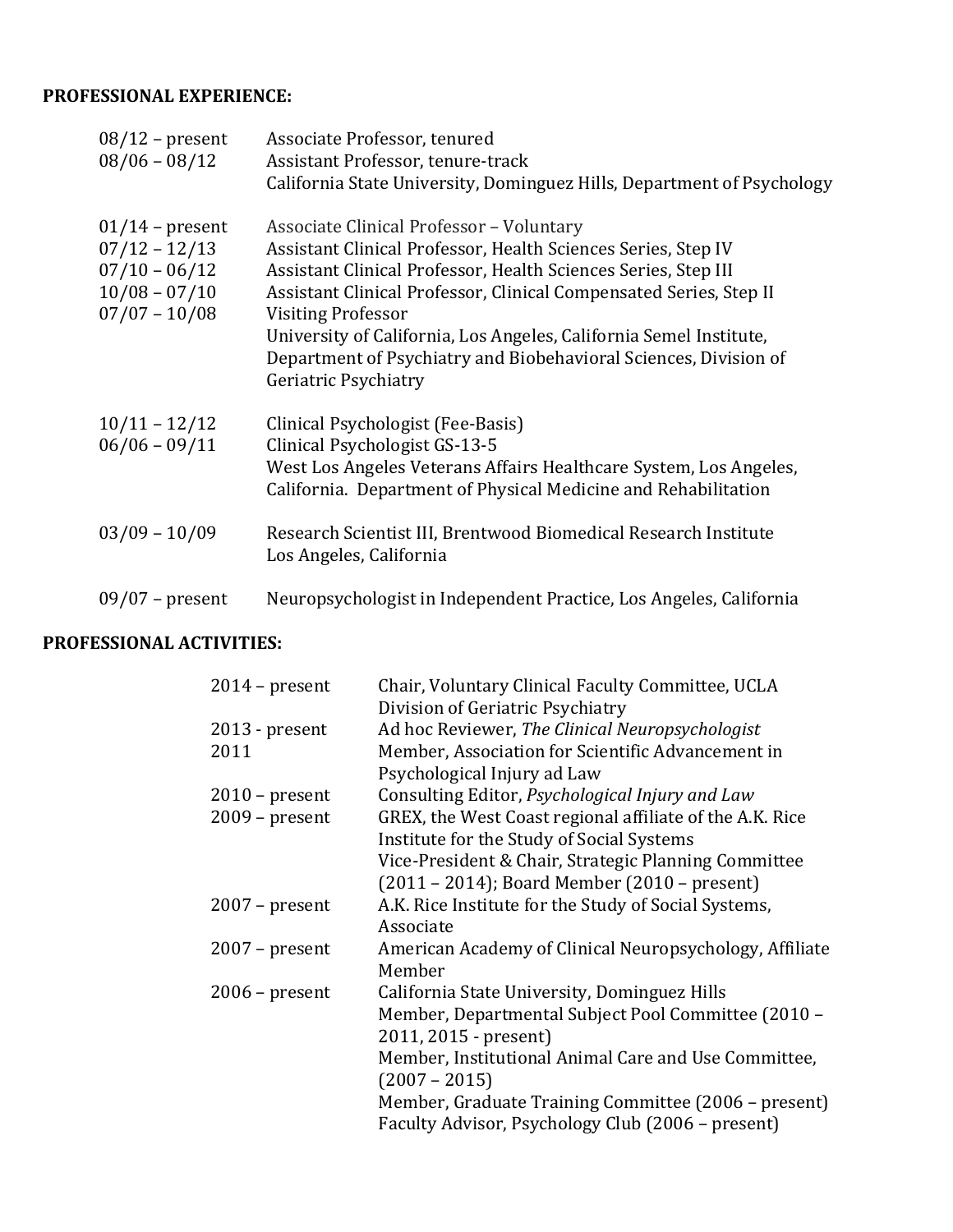|                  | Faculty Advisor, Veterans Alliance (Fall 2015)         |
|------------------|--------------------------------------------------------|
|                  | Member, Faculty Search Committee (Fall 2015)           |
|                  | Member, Part-time Faculty Review Committee (2015 -     |
|                  | present; Chair, 2016)                                  |
|                  | Member, Department RTP Committee (2015 – 2016)         |
|                  | Member, College of Natural and Behavioral Science      |
|                  | Strategic Planning Committee (2016-2017)               |
| $2003$ – present | International Neuropsychological Society, Associate    |
|                  | Member                                                 |
| $2003$ – present | National Academy of Neuropsychology, Affiliate Member  |
| 1997 - present   | American Psychological Association (APA), Member       |
|                  | Division 20 Adult Development and Aging, Member (since |
|                  | 1999)                                                  |
|                  | Division 40 Clinical Neuropsychology, Member (since)   |
|                  | 1999)                                                  |
|                  | Division 46 Media Psychology (since 2012)              |
|                  |                                                        |

#### **HONORS AND SPECIAL AWARDS:**

- 2015 CSUDH Research, Scholarship, and Creative Activities Faculty Recognition
- 2014 Recipient, CSUDH Excellence in Research, Scholarship and Creative Activity Award
- 2010 Nominee, National Academy of Neuropsychology Early Career Award
- 2009 Manuscript submitted to *The Clinical Neuropsychologist* was chosen by American Board of Clinical Neuropsychology to be a Continuing Education (CE) offering
- 2003 APA Division 12, Section II (Clinical Geropsychology) Student Research Award Competition
- 2002 American Society on Aging Graduate Student Research Award Honorable Mention
- 2001 APA Division 20 (Adult Development and Aging) Student Research Award for Completed Research at the Masters Level
- 1997 Howard Hughes Medical Institute Research Award

# **RESEARCH GRANTS AND FELLOWSHIPS RECEIVED:**

2015 Co-Investigator. Grant entitled, "Leadership and Creative Expression: Exploring Boundaries, Authority, Role and Task", California State University Interdisciplinary RSCA Grant in the categories of psychology and art for the 2015-2016 academic year (\$10,500).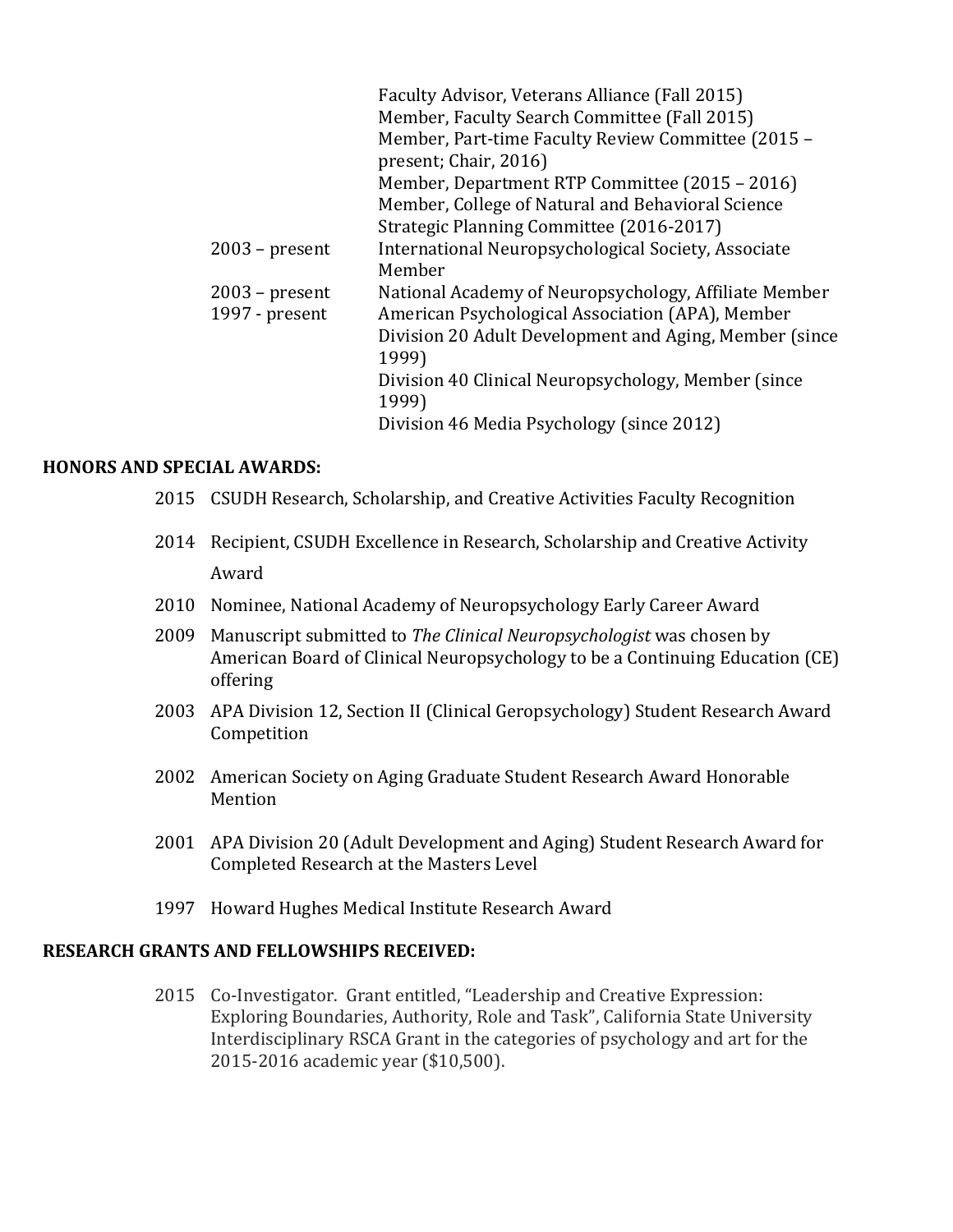- 2014 Principle Investigator. Grant entitled, "Meditation, frontal systems and emotion regulation", California State University, Dominguez Hills Faculty Legacy Fund  $(\$2500; 1 year)$ .
- 2013 Co-Investigator. Grant entitled, "Pilot study to assess feasibility of Botulinum Toxin Type A in the treatment of posttraumatic headache", Ipsen Inc.  $($100,000; 2 years).$
- 2010 Principle Investigator. College of Natural and Behavior Sciences Summer Mini-Grant entitled "Cross cultural Neuropsychology", California State University Dominguez Hills (\$2,340).
- 2009 Co-Investigator. National Institute of Mental Health (NINDS 058661) grant entitled, "fMRI resting state networks in chronic pain", UCLA Department of Medicine and Greater Los Angeles Veterans Healthcare System (\$1,510,000; 4 years).
- 2007 Co-Investigator. Department of Defense PTSD Concept Award Grant (PT073952) entitled, "A pilot study to identify barriers to treatment in OEF/OIF veterans with PTSD and low back pain in establishing future transdisciplinary complimentary interventions", Greater Los Angeles Veterans Healthcare System (\$26,796).
- 2007 Principle Investigator. Sally Casanova Memorial Awards Program (RSCAAP) Mini Grant entitled "Understanding ethnic, language and cultural variations on neuropsychological test performance", California State University, Dominguez Hills (\$5,000).
- 2006 Co-principle Investigator. Borchard Foundation Center on Law and Aging Research Grant entitled "Assessing effort during competency evaluations with individuals who may be demented" (\$20,000).

#### **GUEST LECTURES, COMMUNITY PRESENTATIONS AND OTHER PROFESSIONAL EXPERIENCE:**

| 2016 | Guest Lecturer: "Stroke and Cardiovascular Disease", Presented<br>to the Neuropsychology Post-doctoral Fellowship Program<br>course entitled Advanced Topics: Neuropsychological Syndromes,<br>UCLA Neuropsychiatric Institute, Los Angeles, California. |
|------|----------------------------------------------------------------------------------------------------------------------------------------------------------------------------------------------------------------------------------------------------------|
| 2015 | Guest Presenter: "Meditation, Frontal Systems and Emotion<br>Regulation", Presented to the Emeritus Faculty Association,<br>California State University, Dominguez Hills, Carson, California.                                                            |
| 2014 | Guest Lecturer: "Stroke and Cardiovascular Disease", Presented<br>to the Neuropsychology Post-doctoral Fellowship Program<br>course entitled Advanced Topics: Neuropsychological Syndromes,<br>UCLA Neuropsychiatric Institute, Los Angeles, California. |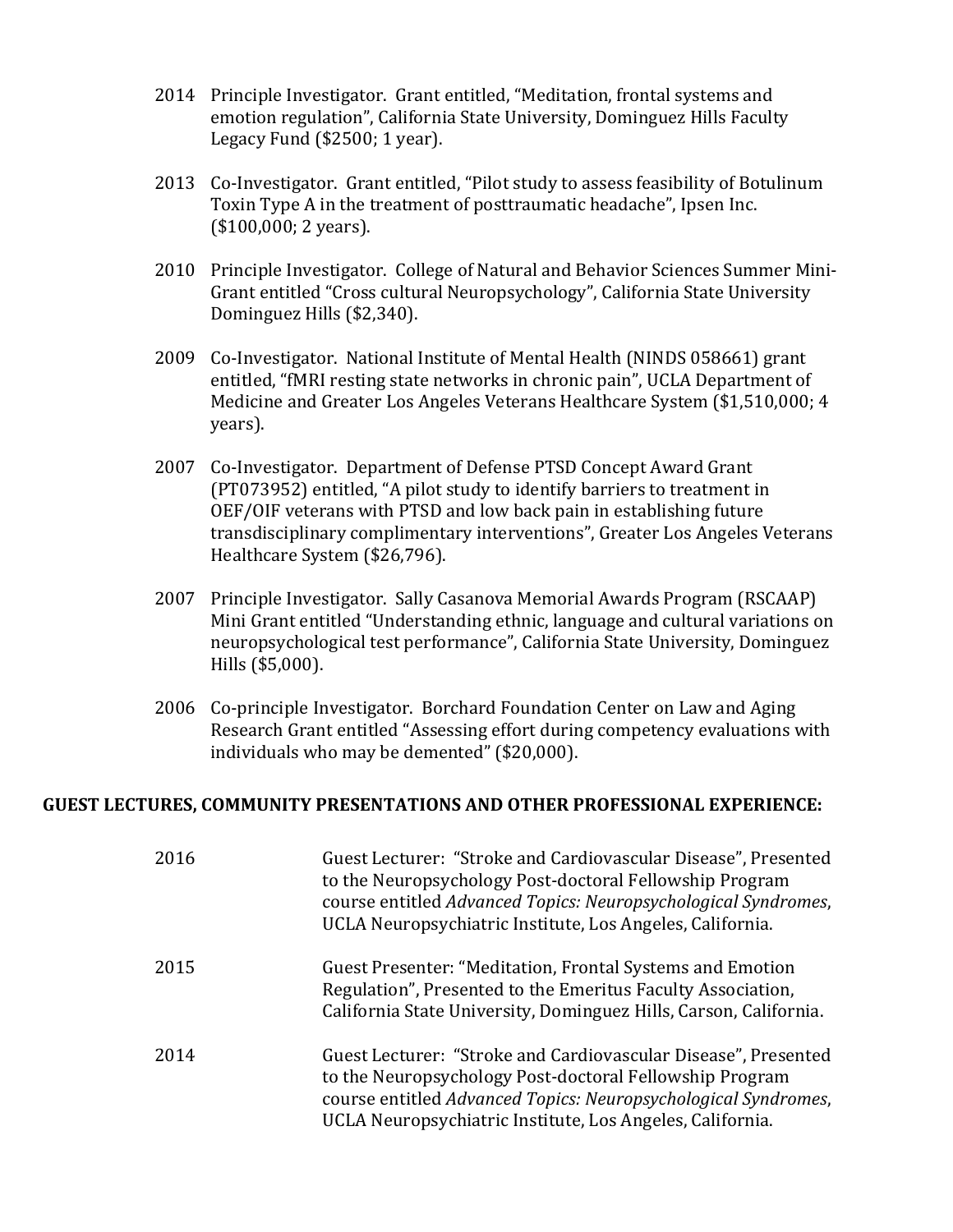| 2013       | Guest Lecturer: "The impact of group dynamics on family<br>feedback/planning in the context of dementia assessments",<br>Presented at the UCLA Neuropsychiatric Institute Division of<br>Geriatric Psychiatry Aging Seminar for Licensure, Los Angeles,<br>California. |
|------------|------------------------------------------------------------------------------------------------------------------------------------------------------------------------------------------------------------------------------------------------------------------------|
| 2012       | Lecturer. "Psychological Management of Chronic Pain:<br>Mindfulness", Presented at the West Los Angeles VA Healthcare<br>Center PM&R Pain Lecture Series, Los Angeles, California.                                                                                     |
| 2010       | Lecturer. "Psychological Assessment of Pain Patients",<br>Presented at the West Los Angeles VA Healthcare Center PM&R<br>Pain Lecture Series, Los Angeles, California.                                                                                                 |
| 2009       | Contributor: "Use of the MMPI-2 Instruments in<br>Neuropsychological Evaluations", Presented at 7th Annual<br>conference of the American Academy of Clinical<br>Neuropsychology conference, San Diego, CA.                                                             |
| 2008       | Guest Lecturer: "The Neuropsychology of Chronic Pain",<br>Presented at Harbor-UCLA Medical Center Neuropsychology<br>Case Conference, Department of Psychiatry.                                                                                                        |
| 2008       | Lecturer. "Bringing Mindfulness to Medicine", Presented at the<br>West Los Angeles VA Healthcare Center PM&R Pain Lecture<br>Series, Los Angeles, California.                                                                                                          |
| 2007, 2008 | Guest Lecturer. "Clinical Neuropsychology", Introduction to<br>Clinical Psychology course, Occidental College, Department of<br>Psychology, Eagle Rock, California.                                                                                                    |
| 2007       | Lecturer. "Biopsychosocial Model of Pain Management",<br>Presented at the West Los Angeles VA Healthcare Center PM&R<br>Pain Lecture Series, Los Angeles, California.                                                                                                  |
| 2007       | Lecturer. "Treating the Somatoform Patient in a Medical<br>Setting", Presented at West Los Angeles VA Healthcare Center<br>PM&R Pain Lecture Series, Los Angeles, California.                                                                                          |
| 2006       | Guest Lecturer. "Mental Retardation and Effort Testing",<br>Abnormal Psychology course, University of Southern California,<br>Department of Psychology, Los Angeles, California.                                                                                       |
| 2006       | Lecturer. "Psychological Screening of Patients with Pain",<br>Presented at West Los Angeles VA Healthcare Center PM&R Pain<br>Lecture Series, Los Angeles, California.                                                                                                 |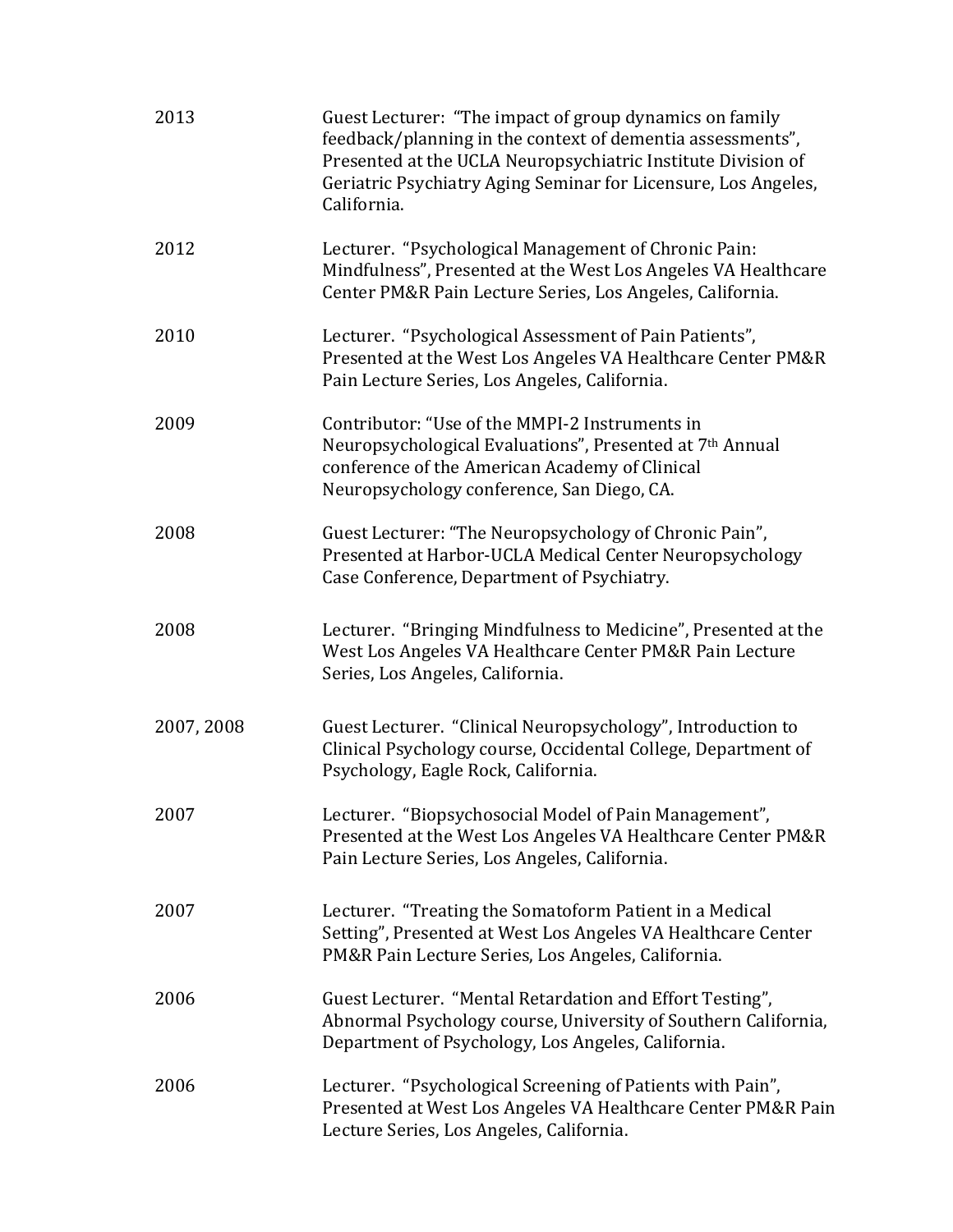| 2006          | Lecturer. "Neuropsychological Testing", Presented at Harbor-<br>UCLA Medical Center Psychiatry Residency Program, Torrance,<br>California.                                                                                                                |
|---------------|-----------------------------------------------------------------------------------------------------------------------------------------------------------------------------------------------------------------------------------------------------------|
| 2005          | Presenter. "Memory and Stroke", Presented at the Little<br>Company of Mary-San Pedro Hospital Stroke Support Group, San<br>Pedro, California.                                                                                                             |
| 2005, 2006    | Guest Lecturer. "The role of neuropsychology in the acute<br>rehabilitation setting", Neuropsychology Case Conference,<br>Department of Psychiatry, Harbor-UCLA Medical Center.                                                                           |
| 2005          | Presenter. "Depression and Stroke", Presented at the Little<br>Company of Mary-San Pedro Hospital Stroke Support Group, San<br>Pedro, California.                                                                                                         |
| 2004          | Presenter. "Stroke: Prevention, treatment and recovery",<br>Presented at the "Hope for the Future" Chronic Illness Disease<br>Support Group, Gardena, California.                                                                                         |
| $2000 - 2002$ | Instructor. Michigan State University, Department of<br>Psychology, East Lansing, Michigan<br>Course titles:<br>Child and Family Psychopathology: An Advanced Writing Course<br>(3 sections)<br>Undergraduate Independent Studies in Psychology (5 times) |
| $2000 - 2002$ | Guest Lecturer. "Neuropsychological Assessment", Graduate<br>course in Psychological Assessment, Michigan State University,<br>Department of Psychology, East Lansing, Michigan.                                                                          |
| $2000 - 2001$ | Co-instructor. Michigan State University, Department of<br>Psychology, East Lansing, Michigan<br>Course titles:<br><b>Introductory Psychology</b><br><b>Abnormal Psychology</b>                                                                           |
| $1998 - 2000$ | Teaching Assistant. Michigan State University, Department of<br>Psychology, East Lansing, Michigan.<br><b>Course titles: Personality Psychology</b><br>Child and Family Psychopathology<br>Psychology of Women                                            |

# **BIBLIOGRAPHY**: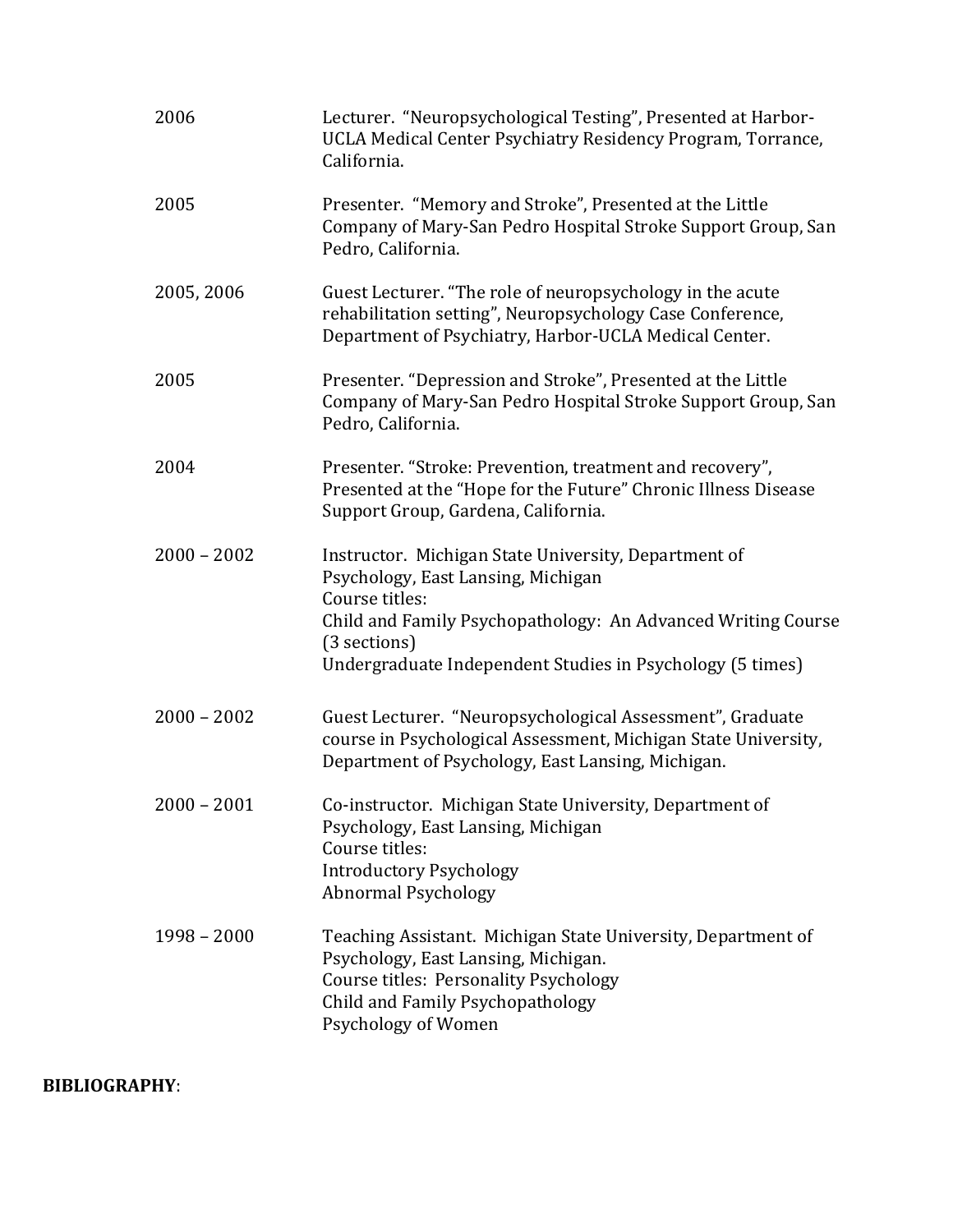## **RESEARCH PAPERS (PEER REVIEWED)**

- 1. **Victor, T.** & Abeles, N. (2004). Coaching clients to take psychological and neuropsychological tests: A clash of ethical obligations. *Professional Psychology: Research and Practice, 35,* 373-379.
- 2. Boone, K., Victor, T., Wen, J., Razani, J. & Ponton, M. (2007). The association between neuropsychological scores and ethnicity, language and acculturation variables in a large patient population. Archives of Clinical Neuropsychology, 22, 355-365.
- 3. Dean, A. C., Boone, K. B., Kim, M. S., Curiel, A. R., Martin, D. J., Victor, T. L., Zeller, M. A., & Lang, Y. K. (2008). Examination of the impact of ethnicity on the MMPI-2 Fake Bad Scale. *The Clinical Neuropsychologist*, 22, 1054-1060.
- 4. Dean, A. C., **Victor, T. L.**, Boone, K. B., & Arnold, G. (2008). The relationship of IQ to effort test performance. *The Clinical Neuropsychologist, 22,* 705-722.
- 5. Dean, A. C., Victor, T. L., Boone, K. B., Philpott, L. M., & Hess, R. A. (2009). Dementia and effort test performance. The Clinical Neuropsychologist, 23, 133-152.
- 6. **Victor, T.**, Boone, K., Serpa, G., Beuhler, J. & Ziegler, E.A. (2009). Interpreting the meaning of multiple effort test failure. The Clinical Neuropsychologist, 23, 297-313. (chosen by the American Board of Clinical Neuropsychology as a Continuing Education piece)
- 7. Feil, D., Pearman, A., Victor, T., Harwood, D. Weinreb, J., Kahle, K. & Unutzer, J. (2009). The role of cognitive impairment and caregiver support in diabetes management of older outpatients. *International Journal of Psychiatry in Medicine, 39,* 199-214*.*
- 8. Kim, M.S., Boone, K.B., **Victor, T.L.,** Marion, S.D., Amano, S., Cottingham, M.E., Ziegler, E.A. & Zeller, M. (2010). The Warrington Recognition Memory Test for Words as a measure of response bias: Total score and response time cutoffs developed on "real world" credible and noncredible subjects. Archives of Clinical Neuropsychology, 25, 60 - 70.
- 9. Bortnik, K.E., Boone, K. B., Marion, S.D., Amano, S., Zeigler, E., Victor, T.L. & Zeller, M. (2010). Examination of various WMS-III Logical Memory Scores in the assessment of response bias. The Clinical Neuropsychologist, 24, 344 - 357.
- 10. Kim, N., Boone, K.B., **Victor, T.**, Lu, P., Keatinge, C., & Mitchell, C. (2010). Sensitivity and specificity of digit symbol recognition trial in the identification of response bias. Archives *of Clinical Neuropsychology, 25,* 420-428*.*
- 11. Solomon, R., Boone, K.B., Miora, D., Skidmore, S., Cottingham, M., Victor, T.L., Zeigler, E. A. & Zeller, M. (2010). Use of the WAIS-III Picture Completion subtest as an embedded measure of response bias. The Clinical Neuropsychologist, 24, 1243-1256.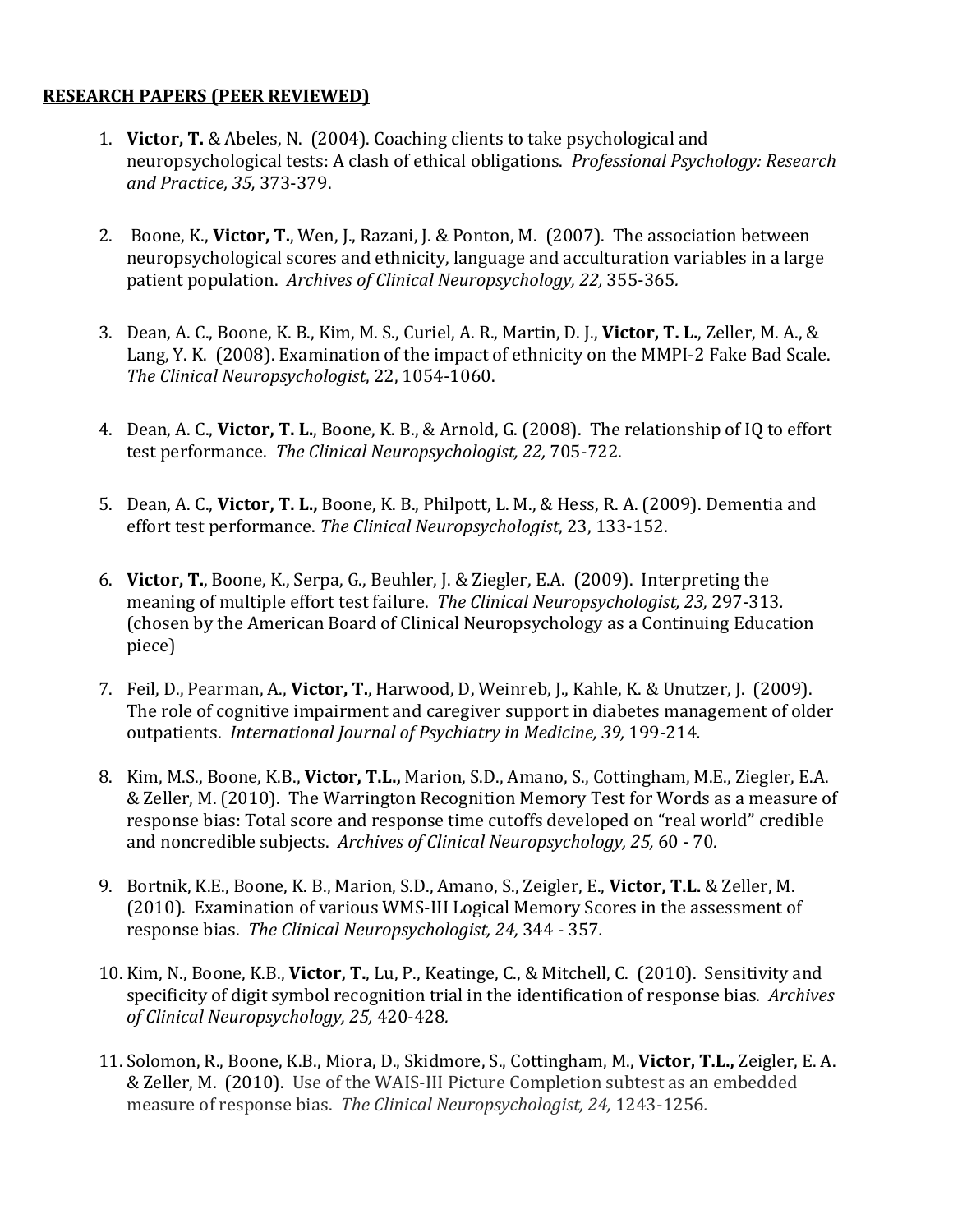- 12. Wallbom, A., Benton, D., **Victor, T.L.**, Miranda, A., Natasti, A., & Tseng, C. (2011). Measuring success rates of nonsurgical treatment in veterans with chronic low back pain and posttraumatic stress disorder: A pilot study. The Federal Practitioner, 28(5), 16, 18 – 22, 24.
- 13. Bell-Sprinkel, T. L., Boone, K. B., Miora, D., Cottingham, M. E., Victor, T.L., Ziegler, E., Zeller, M., & Wright, M. (2012). Re-examination of the Rey Word Recognition Symptom Validity Test. *The Clinical Neuropsychologist, 27,* 516-527*.*
- 14. Yamada, K. & **Victor, T.L.** (2012). The impact of mindful awareness practices on college student health, well-being, and capacity for learning: A pilot study. Psychology of *Learning and Teaching, 11, 139 - 145.*
- 15. Roberson, C.J., Boone, K.B., Goldberg, H., Miora, D., Cottingham, M., Victor, T.L., Ziegler, E.A., Zeller, M & Wright, M. (2013). Cross validation of the b Test in a large known groups sample. The Clinical Neuropsychologist, 27, 495 - 508.
- 16. Arentsen, T.J., Boone, K.B., Lo, T.T.Y, Goldberg, H.E., Cottingham, M.E, Victor, T.L., Ziegler, E.A. & Zeller, M.A. (2013). Effectiveness of the Comalli Stroop Test as a measure of negative response bias. The Clinical Neuropsychologist, 27, 1060 - 1076.
- 17. Reedy, S., Boone, K., Cottingham, M., Glaser, D. F., Lu, P., Victor, T.L., Ziegler, E., Zeller, M., & Wright, M. (2013). Cross validation of the Lu et al. (2003) Rey-Osterrieth Complex Figure Test Effort Equation in a large known groups sample. *Archives of Clinical Neuropsychology, 28,* 30-37*.*
- 18. Smith, K. Boone, K.B., Victor, T.L., Miora, D., Cottingham, M., Zeigler, E.A., Zeller M. & Wright, M. (2014). Comparison of credible patients of very low intelligence and noncredible patients on neurocognitive performance validity indicators. The Clinical *Neuropsychologist, 28,* 1048 - 1070.
- 19. Cottingham, M., Victor, T.L., Boone, K.B., Ziegler, E & Zeller, M. (2014). Apparent effect of type of compensation seeking (disability versus litigation) on performance validity test scores may be due to other factors. *The Clinical Neuropsychologist, 28,* 1030 - 1047*.*

# **CHAPTERS**

- 1. **Victor,** T. & Boone, K.B. (2007). Assessing Effort in a Mentally Retarded Population. In K.B. Boone (Ed.), *Assessment of Feigned Cognitive Impairment: A Neuropsychological Perspective.* New York: Guilford Publications, Inc.
- 2. Victor, T.L., Kulick, A.D. & Boone, K.B. (2013). Assessing noncredible attention, processing speed, language and visuospatial/perceptual function in mild traumatic brain injury cases. In D.A. Carone & S.S. Bush (Eds.), *Mild Traumatic Brain Injury: Symptom Validity Assessment and Malingering.* New York: Springer Publishing Company.
- 3. Victor, T.L., Boone, K.B. & Kulick, A.D. (2013). Assessing noncredible sensory, motor, and executive function, and test battery performance in mild traumatic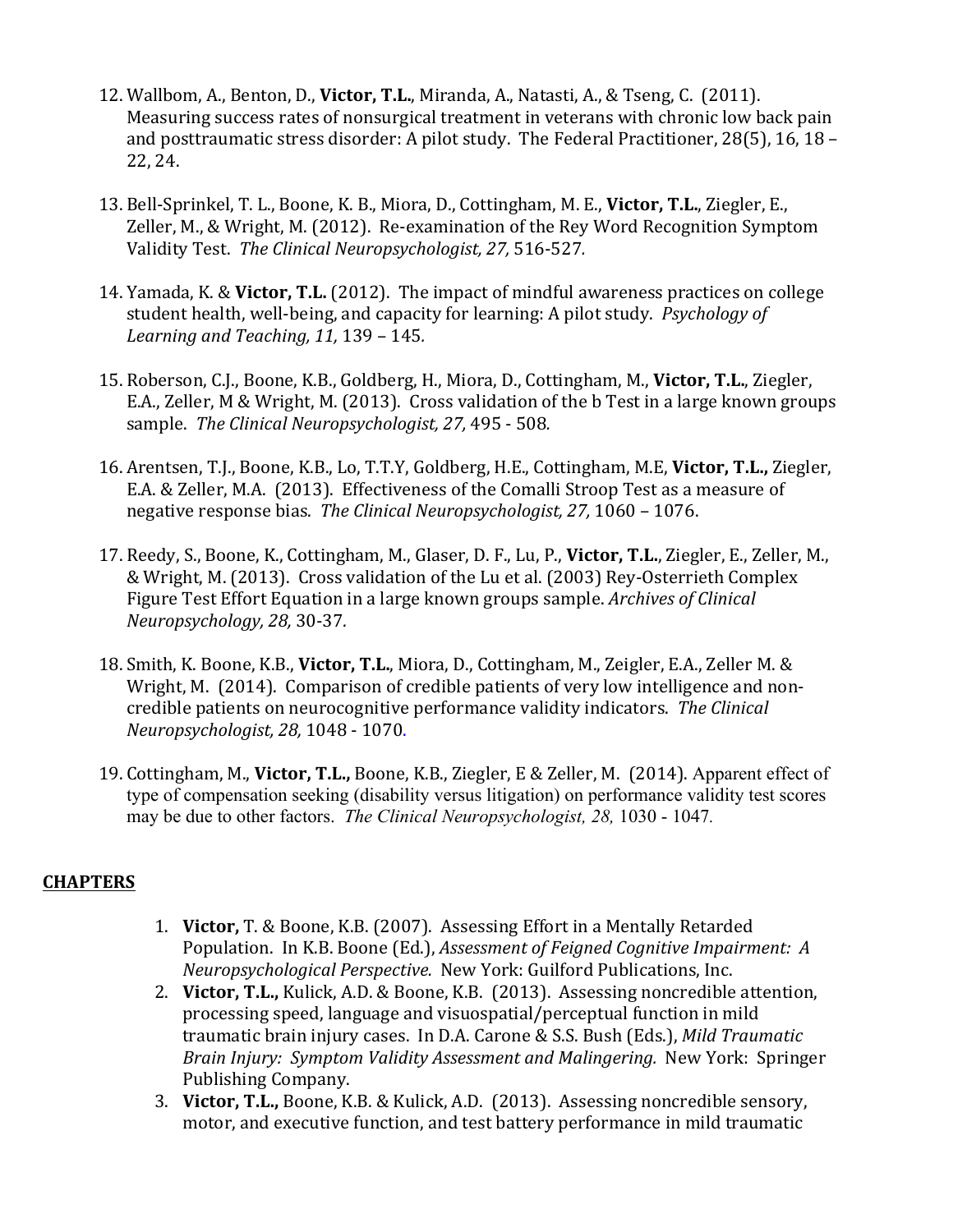brain injury cases. In D.A. Carone & S.S. Bush (Eds.), *Mild Traumatic Brain Injury: Symptom Validity Assessment and Malingering.* New York: Springer Publishing Company.

4. **Victor, T.L.** & Van Dyk, K.M. (in press). The Role of Early Life Trauma in Somatization: Implications for the Clinical Practice of Neuropsychology. In K. B. Boone (Ed.) *Neuropsychological evaluation of somatoform and other functional somatic conditions: Assessment primer.* New York: Taylor & Francis.

### LETTERS TO THE EDITOR

1. **Victor, T.L.**, Boone, K.B. & Kulick, A. (2010). My head hurts just thinking about it: Letter to the Editor. *Journal of International Neuropsychological Society*, 16, 1151-1152*.* 

#### **REVIEWS**

- 1. Abeles, N. & **Victor, T.** (2003). Unique opportunities for psychology in mental health care for older adults. *Clinical Psychology: Science and Practice, 10, 120-124.*
- 2. Abeles, N., **Victor, T.** & Delano-Wood, L. (2004). The impact of parent or erandparent death on the family. *Professional Psychology: Research and Practice, 35,* 234-239*.*

#### **ABSTRACTS**

1. Feil, D., Pearman, A., Victor, T. & Unutzer, J. (2004). Poster entitled, "Cognitive ability and diabetes self-care in elderly veterans". Abstract in the American Associated of Geriatric Psychiatry 16<sup>th</sup> Annual Meeting Proceedings, Baltimore, MD.

2. **Victor, T.** & Abeles, N. (2004). Poster entitled, "Executive function, processing speed and working memory as mediators of age-related decline in verbal memory". Abstract in the 24<sup>th</sup> Annual National Academy of Neuropsychology Conference Proceedings, Seattle, WA.

3. **Victor, T.** (2005). Executive function, processing speed and working memory as mediators of age-related decline in verbal memory encoding and retrieval processes. *Dissertation Abstracts International: Section B: The Sciences and Engineering, 65 (9-B),* 4865.

4. Victor, T., Boone, K & De La Rosa-Trujillo, H. (2005). Poster presentation entitled, "The use of effort tests in a mentally retarded population". Abstract in the  $25<sup>th</sup>$  Annual National Academy of Neuropsychology Conference Proceedings, Tampa, Florida.

5. Victor, T., Boone, K., Salazar, X., Wen, J. & Lu, P.H. (2006). Poster presentation entitled, "Use of standard effort indicators across groups of varying ethnicity and primary language". Abstract in the  $26<sup>th</sup>$  Annual National Academy of Neuropsychology Conference Proceedings, San Antonio, Texas.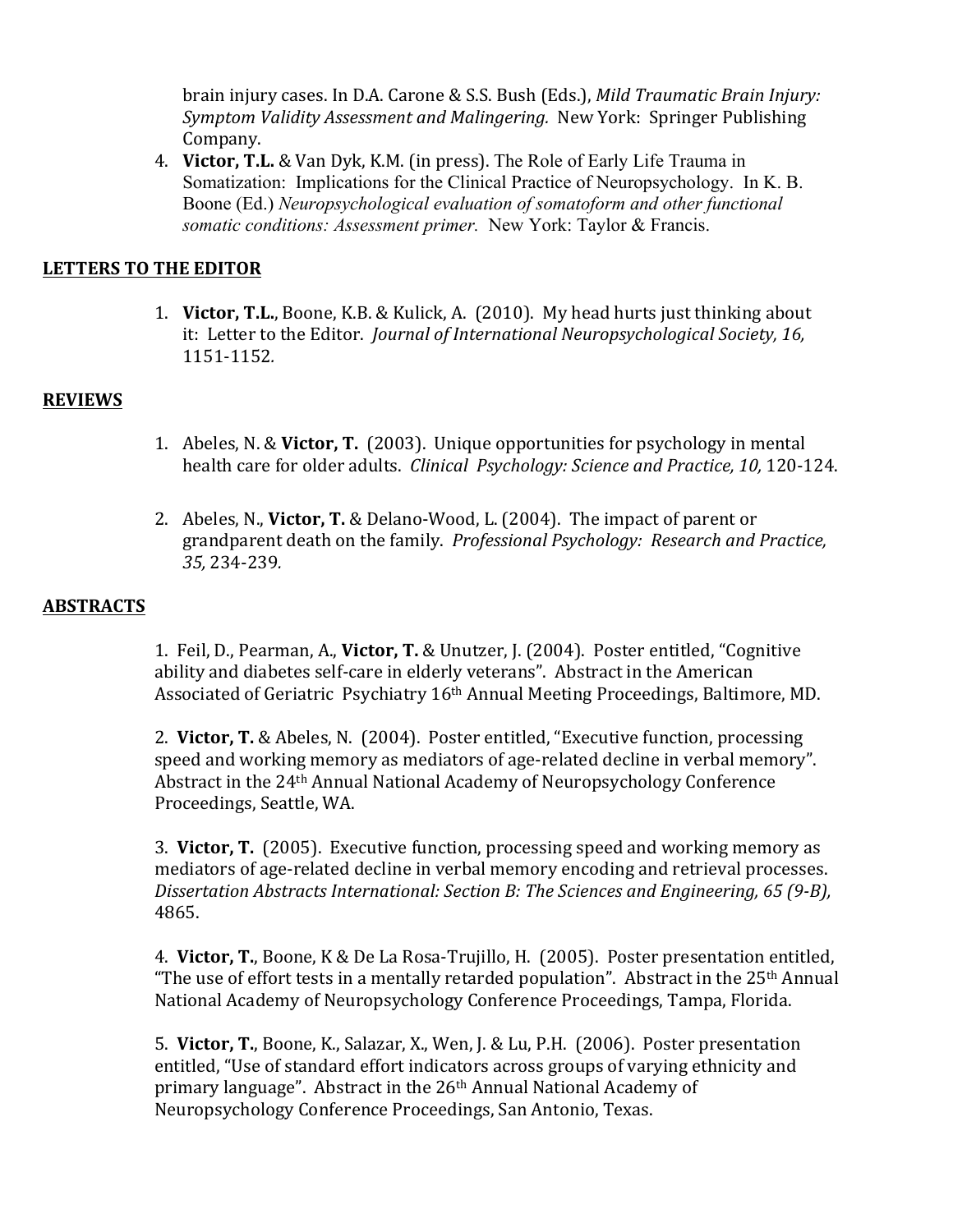6. Victor, T., Boone, K., Wen, J., Razani, J. & Ponton, M. (2006). Poster presentation entitled, "The association between ethnicity and neuropsychological scores in a large patient population." Accepted for presentation at the 2006 American Academy of Clinical Neuropsychology (AACN) annual conference, Philadelphia, PA.

7. Victor, T. & Boone, K. (2006). Poster presentation entitled, "Somatization and malingering of cognitive deficit in sixteen medicolegal cases of chronic fatigue syndrome". Accepted for presentation at the 17<sup>th</sup> Annual American Neuropsychiatric Association (ANPA) Conference, La Jolla, California.

8. **Victor, T.** & Boone, K. (2006). Poster presentation entitled, "A case of mental retardation and malingering". Accepted for presentation at the 17<sup>th</sup> Annual ANPA Conference, La Jolla, California.

9. Victor, T., Boone, K., & Arnold, G. (2006). Poster presentation entitled, "An examination of the relationship between IQ and effort test performance". Accepted for presentation at the 17<sup>th</sup> Annual ANPA Conference, La Jolla, California.

10. Victor, T., Boone, K. Serpa, G. & Beuhler, J. (2006). Poster presentation entitled, "Using multiple measures of effort: Certain test combinations yield the most accurate results". Accepted for presentation at the 34<sup>th</sup> Annual International Neuropsychological Society Conference, Boston, Massachusetts.

11. Dean, A., Victor, T., Boone, K. & Medina, A. (2006). Poster presentation entitled, "The validity of using effort tests in a mentally retarded or learning disabled population: A case example". Accepted for presentation at the 34<sup>th</sup> Annual International Neuropsychological Society Conference, Boston, Massachusetts.

12. Khalifeh, A., Mason, K., Victor, T., & Boone, K.B. (2007). Poster presentation entitled, "The false positive rate for common effort tests in individuals diagnosed with attention deficit hyperactivity disorder." Presented at the 115<sup>th</sup> Annual Convention of the American Psychological Association, San Francisco, California.

13. Victor, T., Boone, K.B., Zeller, M., Dean, A. (2007). Poster presentation entitled, "The false positive rate for common effort tests in individuals diagnosed with learning disabilities" Accepted for presentation at the 35<sup>th</sup> Annual International Neuropsychological Society Conference, Portland, Oregon.

14. Victor, T., Boone, K.B., Dean, A., Zeller, M. & Hess, R. (2007). Poster presentation entitled, "Vocabulary minus Digit Span as a function of education". Accepted for presentation at the 35<sup>th</sup> Annual International Neuropsychological Society Conference, Portland, Oregon.

15. Ciovica, A., Cottingham, M.E., Boone, K.B., Zeller, M. & Victor, T. (2007). Poster presentation entitled, "The MMPI-2 restructured clinical scales and their correlates among various neuropsychological domains." Accepted for presentation at the  $35<sup>th</sup>$ Annual International Neuropsychological Society Conference, Portland, Oregon.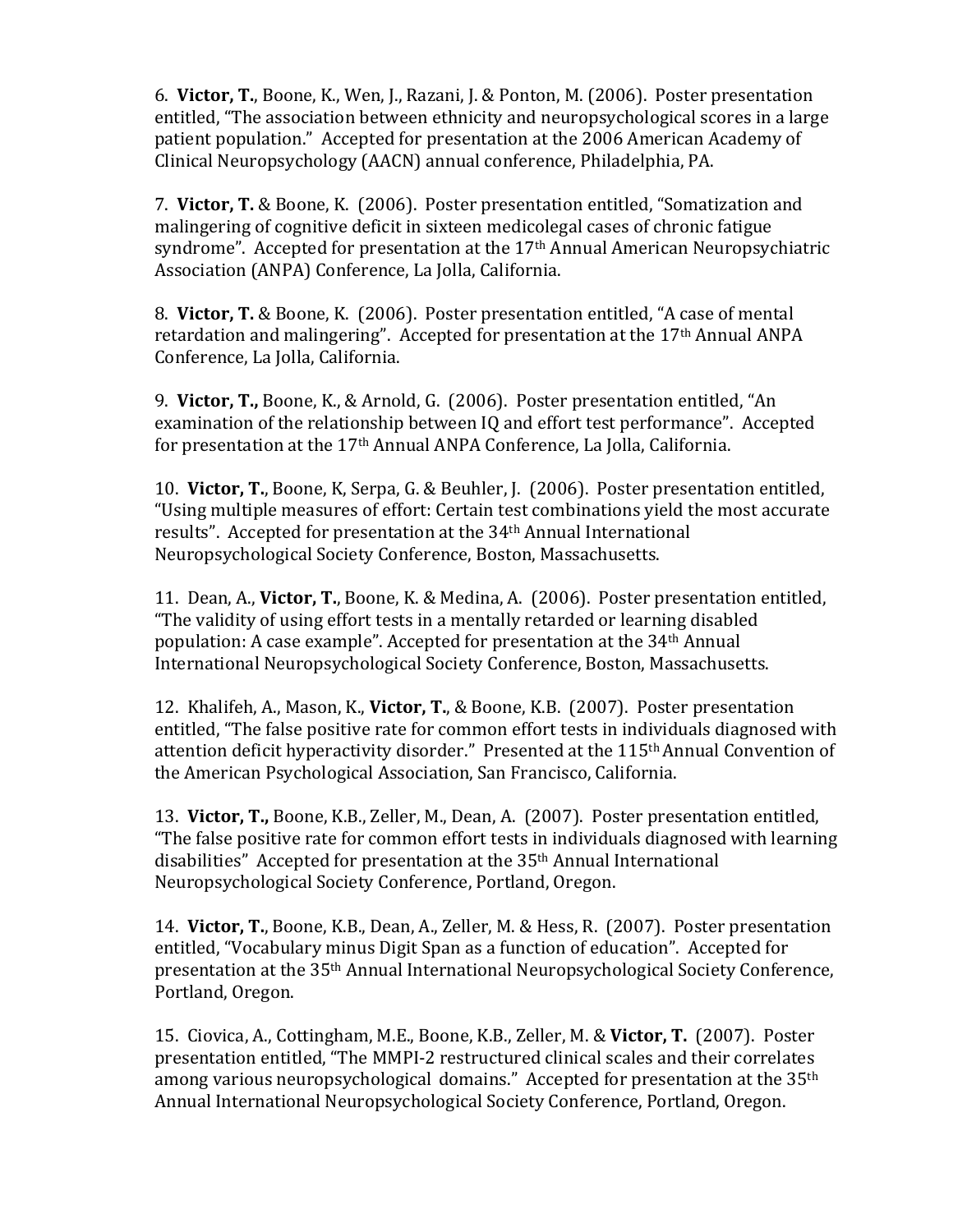16. Cottingham, M.E., Ciovica, A., Boone, K.B., Victor, T. & Zeller, M. (2007). Poster presentation entitled, "MMPI-2 and neurocognitive ability: Profile comparability in credible patients vs. patients judged to be exerting poor cognitive effort." Accepted for presentation at the  $35<sup>th</sup>$  Annual International Neuropsychological Society Conference, Portland, Oregon.

17. Dean, A., Boone, K.B., Zeller, M., Victor, T., Ciovica, A. & Cottingham, M.E. (2007). Poster presentation entitled, "Ethnicity and performance on the MMPI-2 Fake Bad Scale: A preliminary investigation. Accepted for presentation at the  $35<sup>th</sup>$  Annual International Neuropsychological Society Conference, Portland, Oregon.

18. Zeller, M., Boone, K.B., **Victor, T.** & Dean, A. (2007). Poster presentation entitled, "Different patterns of malingering based on education" Accepted for presentation at the 35<sup>th</sup> Annual International Neuropsychological Society Conference, Portland, Oregon.

19. Ziegler, E.A., Boone, K.B., Victor, T.L. & Zeller, M.A. (2007). Poster presentation entitled, "Finger Tapping and Grip Strength in the detection of noncredible performance." Accepted for presentation at the 5th Annual Conference of the American Academy of Clinical Neuropsychology (AACN), Denver, Colorado.

20. **Victor, T. L.**, Dean, A. C., Boone, K. B., & Hess, R. (2007). Poster presentation entitled, "Detecting feigned dementia: Survey of the American Academy of Forensic Psychologists (AAFP)." Accepted for presentation at the  $26<sup>th</sup>$  Annual National Academy of Neuropsychology Conference, Scotsdale, Arizona.

21. Dean, A. C., **Victor, T. L.**, Boone, K. B., Philpott, L. M., Hess, R. & Razani, J. (2007). Poster presentation entitled, "Effort test performance in patients with dementia." Accepted for presentation at the 26<sup>th</sup> Annual National Academy of Neuropsychology Conference, Scotsdale, Arizona.

22. Dean, A. C., Victor, T. L., Boone, K. B., Curiel, A., & Zeller, M. A. (2007). Poster presentation entitled, "Preliminary data on the use of Finger Tapping as an effort test in demented populations." Accepted for presentation at the  $26<sup>th</sup>$  Annual National Academy of Neuropsychology Conference, Scotsdale, Arizona.

23. **Victor, T.L.,** Boone, K.B., & Ziegler, E.A. (2007). Poster presentation entitled, "Interpreting the meaning of multiple effort test failure: Examination of free-standing effort tests." Accepted for presentation at the  $36<sup>th</sup>$  Annual International Neuropsychological Society Conference, Waikoloa, Hawaii.

24. Bortnik, K., Boone, K.B., Ziegler, E.A., Victor, T.L. & Zeller, M. (2008). A reexamination of the effectiveness of the WMS-III Logical Memory Rarely Missed Index in noncredible patients. Accepted for presentation at the  $5<sup>th</sup>$  Annual American Academy of Clinical Neuropsychology (AACN) annual conference, Boston, MA.

25. Curiel, A., Boone, K.B., Wen, J., Ziegler, E. A., Victor, T.L. & Zeller, M. (2008). An examination of the effectiveness of the Meyers and Volbrecht (2003) motor function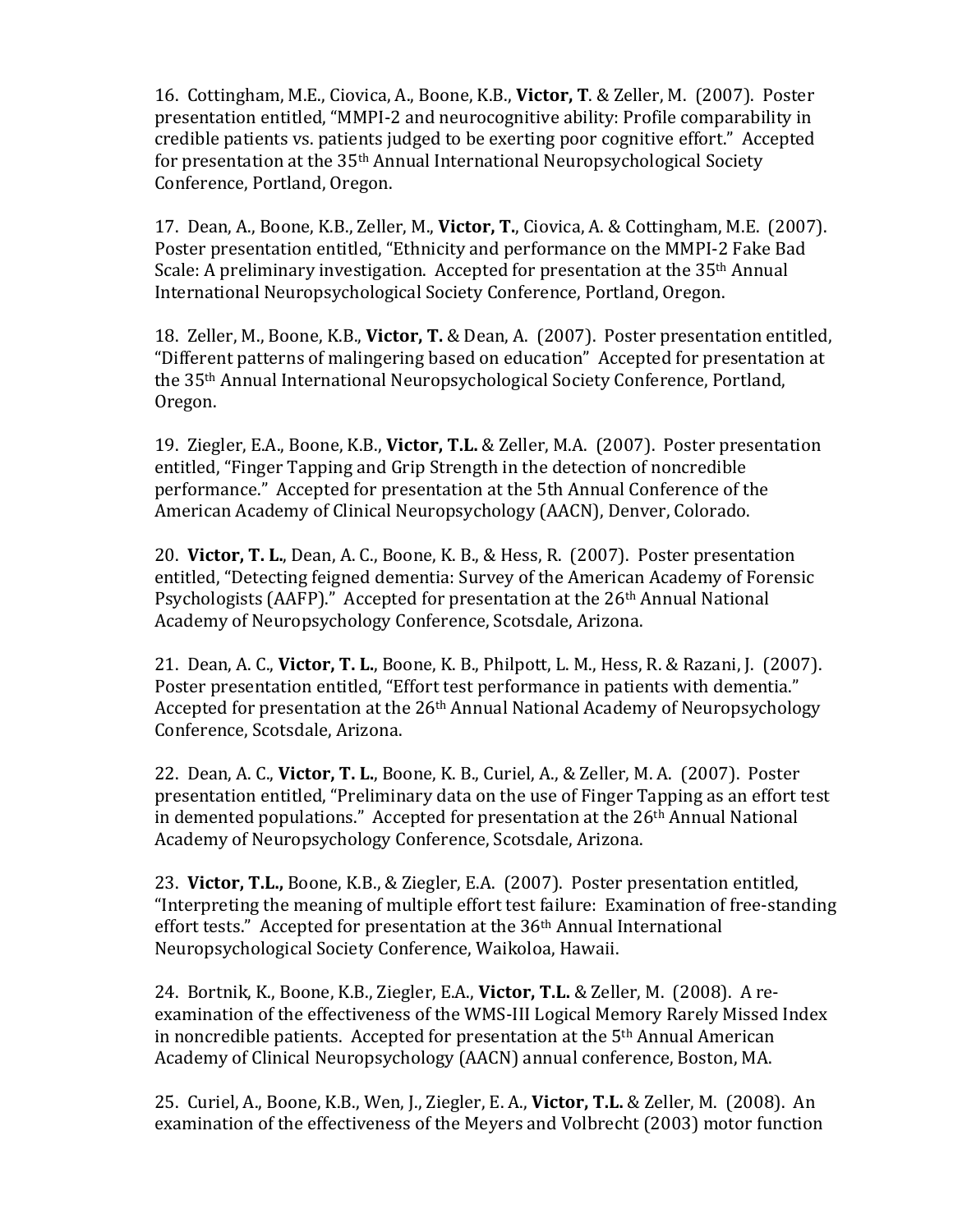formula in assessment of response bias. Accepted for presentation at the  $5<sup>th</sup>$  Annual American Academy of Clinical Neuropsychology (AACN) annual conference, Boston, MA.

26. Khalifeh, A., Boone, K.B., Arnold, G., Ziegler, E.A., Victor, T.L. & Zeller, M. (2008). The effectiveness of a forced-choice post-test in the detection of suboptimal performance in neuropsychological evaluations. Accepted for presentation at the  $5<sup>th</sup>$ Annual American Academy of Clinical Neuropsychology (AACN) annual conference, Boston, MA.

27. Kim, T., Boone, K.B., Zeigler, E.A., Victor, T.L., & Zeller, M. (2008). Development of a digit symbol recognition trial for the detection of suspect effort. Accepted for presentation at the 5<sup>th</sup> Annual American Academy of Clinical Neuropsychology (AACN) annual conference, Boston, MA.

28. Legardy, S., Boone, K.B., **Victor, T.L.**, & Zeller, M. (2008). Examination of the Validated RBS for the MMPI-2 with symptom validity tests in detection of feigned cognitive impairment. Accepted for presentation at the  $5<sup>th</sup>$  Annual American Academy of Clinical Neuropsychology (AACN) annual conference, Boston, MA.

29. Torres, K., Boone, K.B., Wen, J., Ziegler, E.A., Victor, T.L., & Zeller, M. (2008). The Finger Tapping and Kaufman Hand Movements Tests in the detection of response bias. Accepted for presentation at the  $5<sup>th</sup>$  Annual American Academy of Clinical Neuropsychology (AACN) annual conference, Boston, MA.

30. Ziegler, E.A., Boone, K.B., **Victor, T.L.** & Zeller, M. (2008). The specificity of Digit Span effort indicators in patients with poor math abilities. Accepted for presentation at the 5<sup>th</sup> Annual American Academy of Clinical Neuropsychology (AACN) annual conference, Boston, MA.

31. Ziegler, E.A., Boone, K.B., **Victor, T.L.** & Zeller, M. (2008). The specificity of the Dot Counting Test in patients with poor math abilities. Accepted for presentation at the 5<sup>th</sup> Annual American Academy of Clinical Neuropsychology (AACN) annual conference, Boston, MA.

32. Bortnik, K., Boone, K.B., Ziegler, E.A., Victor, T.L. & Zeller, M. (2009). A reexamination of the effectiveness of the WMS-III Logical Memory Rarely Missed Index in noncredible patients: Revision of the RMI. Accepted for presentation at the  $7<sup>th</sup>$ Annual American Academy of Clinical Neuropsychology (AACN) annual conference, San Diego, CA.

33. Wallbom, A., Victor, T.L., Miranda, A., Natasti, A., Benton, D., Tseng, C. (2009). A pilot study to identify barriers to treatment in OEF/OIF veterans with post-traumatic stress disorder (PTSD) and low back pain. Invited presentation at the Congressionally Directed Medical Research Programs (CDMRP) Agenda for Military Health Research Forum, Hallmark Crown Center, Kansas City, Missouri.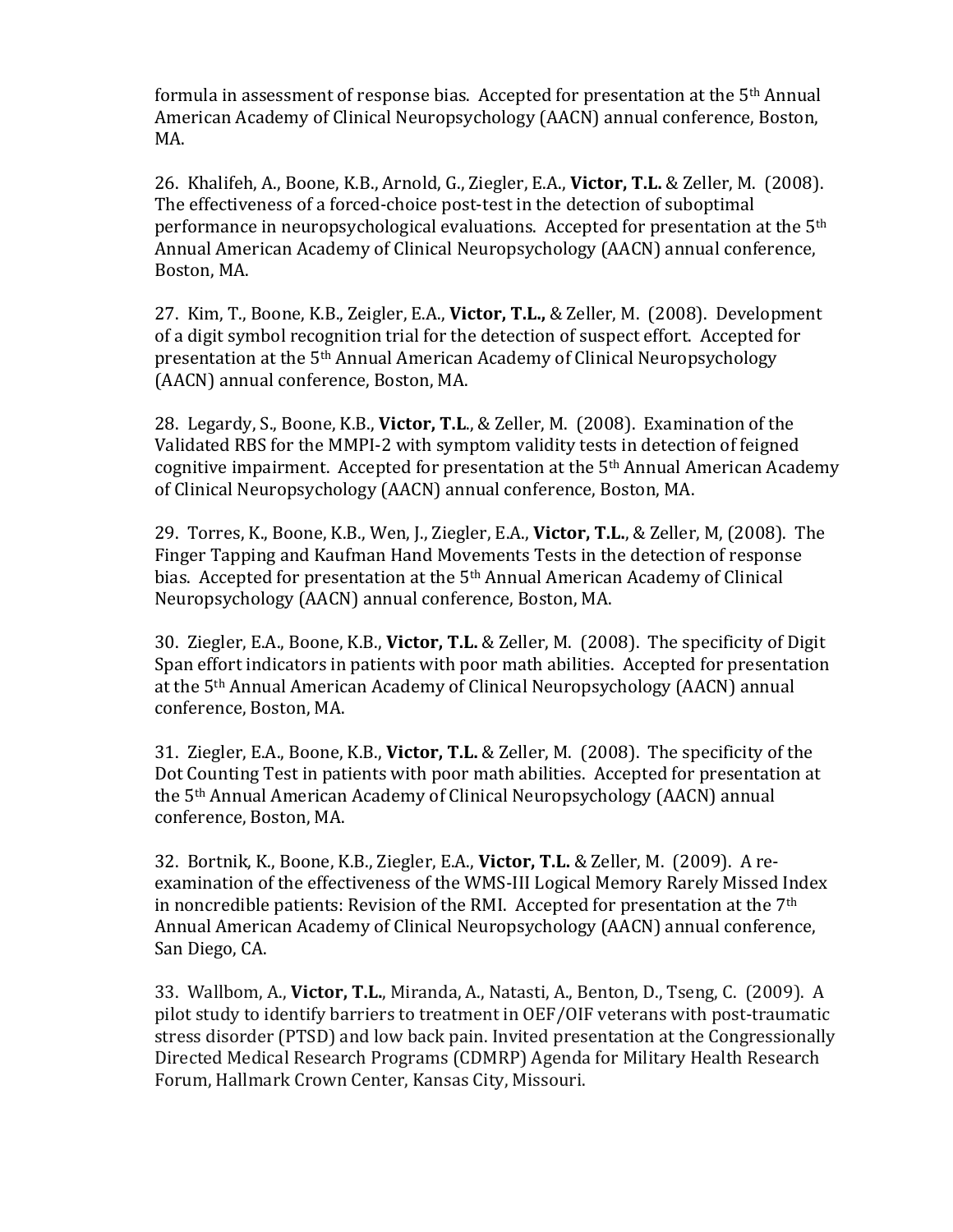34. Cottingham, M.E., Goldberg, H.E., Perry, L., Pazienza, S., Boone, K.B. & Victor, T.L. (2009). The Effect of Psychosis on Validity Indicators. Accepted for presentation at the 29<sup>th</sup> Annual National Academy of Neuropsychology Conference, New Orleans, Louisiana.

35. Zirovich, M.D, Tagliazucchi, E., Victor, T.L., Fraiman, D., Balenzuela, P., Scremin, O.U., & Chialvo, D. (2010). Resting brain functional connectivity is disrupted in chronic back pain patients. Submitted for presentation at the 40<sup>th</sup> Annual Society for Neuroscience (SFN) conference, San Diego, California.

36. Cottingham, M.E., Boone, K.B., Goldberg, H.E., Victor, T.L. & Baumgart, M. (2010). MMPI-2-RF Somatic Scales: Sensitivity and Specificity. Accepted for presentation at the 7<sup>th</sup> Annual American Academy of Clinical Neuropsychology (AACN) conference, Chicago, Illinois.

37. Yamada, K. & **Victor, T.** (2010). Mindfulness in the university classroom. Accepted for presentation at the 188<sup>th</sup> Annual American Psychological Association convention (SAG and Division 17), San Diego, California.

38. Benton, D., Wallbom, A.S., **Victor, T.L**, Miranda, A., Nastasi, A., Chi, S. & Tseng, (2010). A pilot study to identify barriers in the treatment of OEF/OIF Veterans with post-traumatic stress disorder and low back pain. Accepted for presentation at the American Academy of Physical Medicine &Rehabilitation Annual Meeting, Seattle, Washington.

39. Zirovich, M.D., Victor, T.L., Melrose, R.J., Pangarkar, S.S., Kulick, A., & Naliboff, B.D. (2010). The use of Botulinum Toxin Type A in veterans with post-traumatic headache: A case series. Accepted for presentation at the annual UCLA Department of Physical Medicine and Rehabilitation Research Day, Los Angeles, California.

40. **Victor, T.L.,** Melrose, R.J., Ettenhofer, M.L. & Okonek, A. (2011). The association between headache and neuropsychological functioning in OEF/OIF veterans with history of traumatic brain injury. Abstract accepted to the  $39<sup>th</sup>$  annual meeting of the International Neuropsychological Society, Boston, MA.

41. Melrose, R.J., Victor, T.L., Ettenhofer, M.L., Carter, C., Castellon, S.A., & Okonek, A. (2011). The use of cognitive effort tests in OEF/OIF Veterans who speak English as a second language. Abstract accepted to the  $39<sup>th</sup>$  annual meeting of the International Neuropsychological Society, Boston, MA.

42. Melrose, R.J., **Victor, T.L.**, Ettenhofer, M.L. & Okonek, A. (2011). The performance of OEF/OIF veterans on standard tests of cognitive effort: A descriptive study. Abstract accepted to the  $39<sup>th</sup>$  annual meeting of the International Neuropsychological Society, Boston, MA.

43. Scott, T. M., Hardy, D., J., Cottingham, M., E., Victor, T., L., Romero, E., Parish, B., Flores, C., Flott, K., Lo, T., Turner, M., Rivera, J., & Wright, M., J. (2011). ESL Status and SES in Neuropsychological Test Performance in Hispanic College Students. Abstract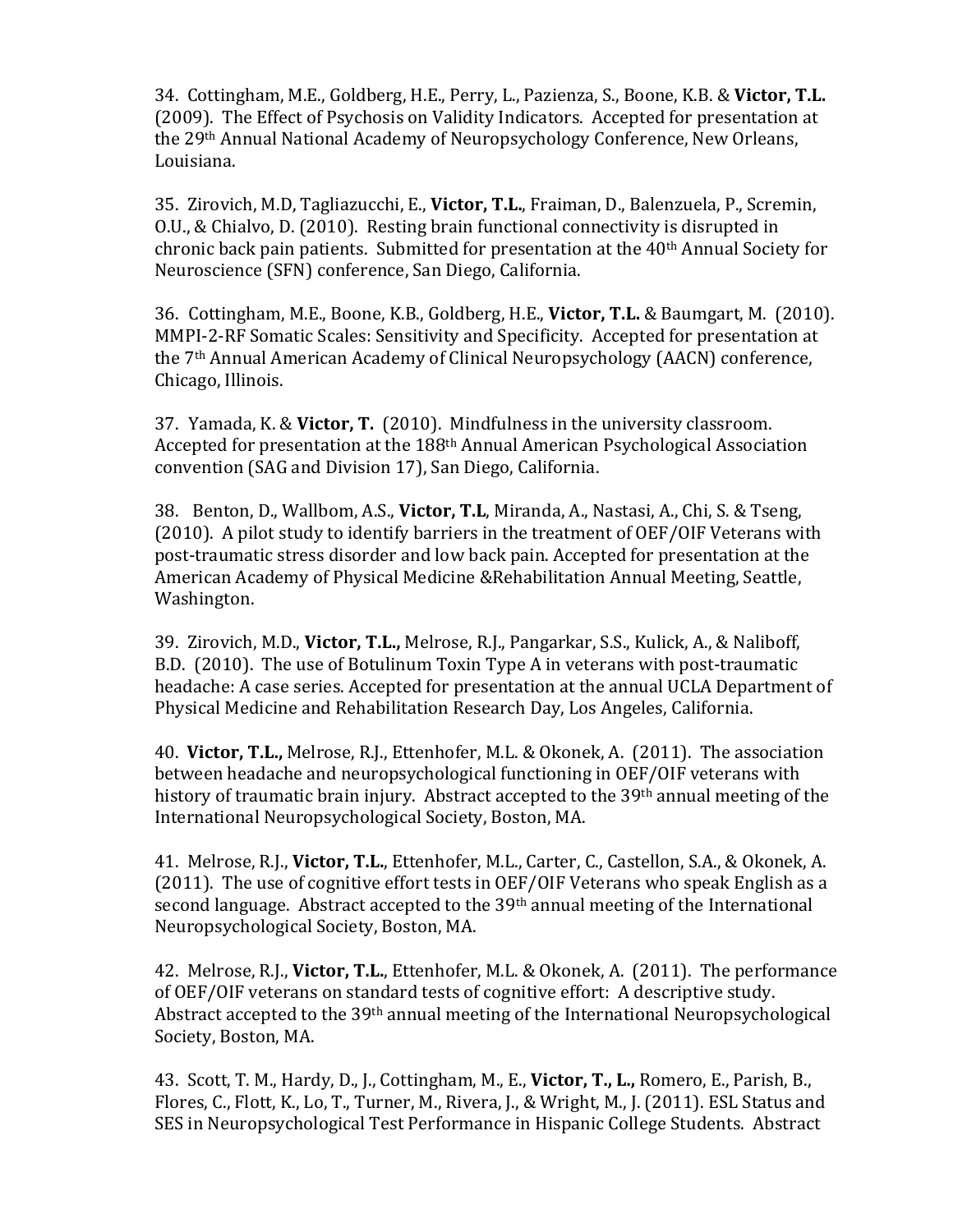accepted to the 39<sup>th</sup> annual meeting of the International Neuropsychological Society, Boston, MA.

44. Yamada, K. & **Victor, T.L.** (2011). The impact of mindful awareness practices on college student health, well-being, and capacity for learning. Abstract accepted to the  $3<sup>rd</sup>$  annual meeting of the International Conference for the Teaching of Psychology, Vancouver, Canada.

45. Turner, M., Lopez, W., Maes, L., Calderon, D., Cottingham, M. E., Victor, T. L., & Wright, M. J. (2012). Neuropsychological assessment of ethnic minorities: The influence of educational resources variables and early life experiences. Abstract accepted to the 9th Annual American Academy of Clinical Neuropsychology (AACN) conference, Seattle, Washington.

46. Lopez, W., Turner, M., Maes, L., Calderon, D., Cottingham, M. E., Victor, T. L., & Wright, M. J. (2012). Neuropsychological assessment of ethnic minorities: The influence of language and socioeconomic status. Abstract accepted to the 9th Annual American Academy of Clinical Neuropsychology (AACN) conference, Seattle, Washington.

47. Cottingham, M. E., Lopez, W., Turner, M., Maes, L., Calderon, D., Victor, T. L., & Wright, M. J. (2012). Neuropsychological assessment of ethnic minorities: The influence of parental level of education and financial resources. Abstract accepted to the 9th Annual American Academy of Clinical Neuropsychology (AACN) conference, Seattle, Washington.

48. Victor, T.L., Curiel, A., Boone, K.B., Lu, P., Mitchell, C. Keatinge, C, Zeigler, E.A., Zeller, M. & Wright, M.  $(2013)$ . A Re-examination of the Meyers and Volbrecht  $(2003)$ Motor Equation for the Identification of Neurocognitive Symptom Invalidity. Abstract accepted to the  $41$ <sup>st</sup> annual meeting of the International Neuropsychological Society, Waikoloa, Hawaii.

49. Victor, T.L., Roberson, C., Boone, K.B., Goldberg, H., Miora, D., Cottingham, M., Zeigler, E.A., Zeller, M. & Wright, M. (2013). Cross Validation of the b Test in a Large Known Groups Sample, Abstract accepted to the  $41<sup>st</sup>$  annual meeting of the International Neuropsychological Society, Waikoloa, Hawaii.

50. Victor, T.L., Bell-Sprinkel, T.L., Boone, K.B., Miora, D., Cottingham, M., Zeigler, E.A., Zeller, M. & Wright, M. (2013). Cross-validation of the Rey Word Recognition symptom validity test. Abstract accepted to the  $41<sup>st</sup>$  annual meeting of the International Neuropsychological Society, Waikoloa, Hawaii.

51. **Victor, T.L.,** Reedy, S., Boone, K.B., Cottingham, M., Glaser, D., Lu, P., Zeigler, E.A., Zeller, M. & Wright, M. (2013). Cross validation of the Lu et al. (2003) Rey-Osterrieth Complex Figure Test effort equation in a large known groups sample, Abstract accepted to the  $41$ <sup>st</sup> annual meeting of the International Neuropsychological Society, Waikoloa, Hawaii**.**